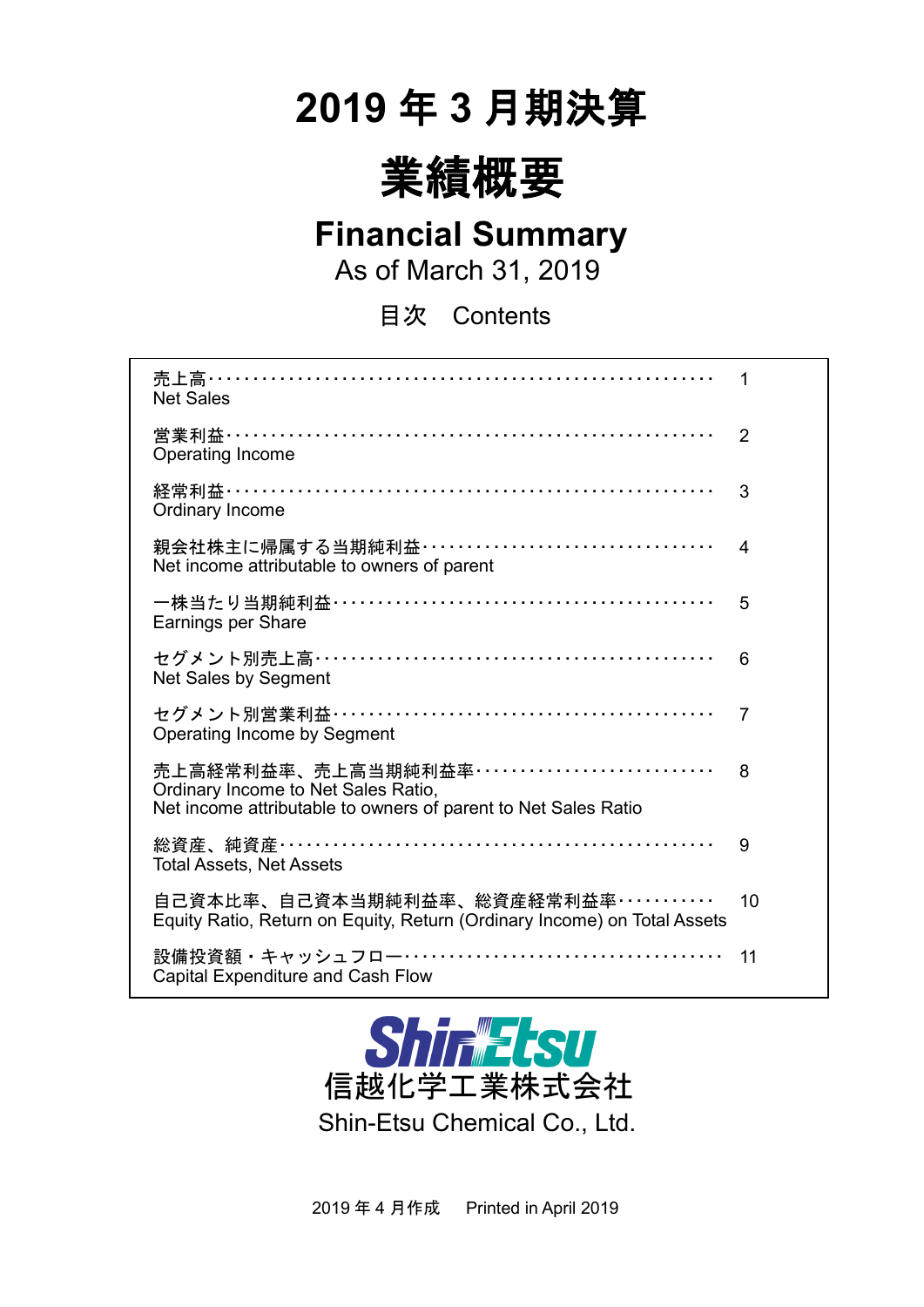



(億円 / 100 millions of yen)

|                   | 10/3 | 11/3 | 12/3                                                                                   | $\sqrt{13/3}$ | 14/3 | 15/3 | 16/3 | \W\\J /<br>$\P/3$ | 18/3 | $100$ $11111101100011$<br>19/3 |
|-------------------|------|------|----------------------------------------------------------------------------------------|---------------|------|------|------|-------------------|------|--------------------------------|
| 売上高<br> Net Sales |      |      | 9,168   10,582   10,477   10,254   11,658   12,555   12,798   12,374   14,414   15,940 |               |      |      |      |                   |      |                                |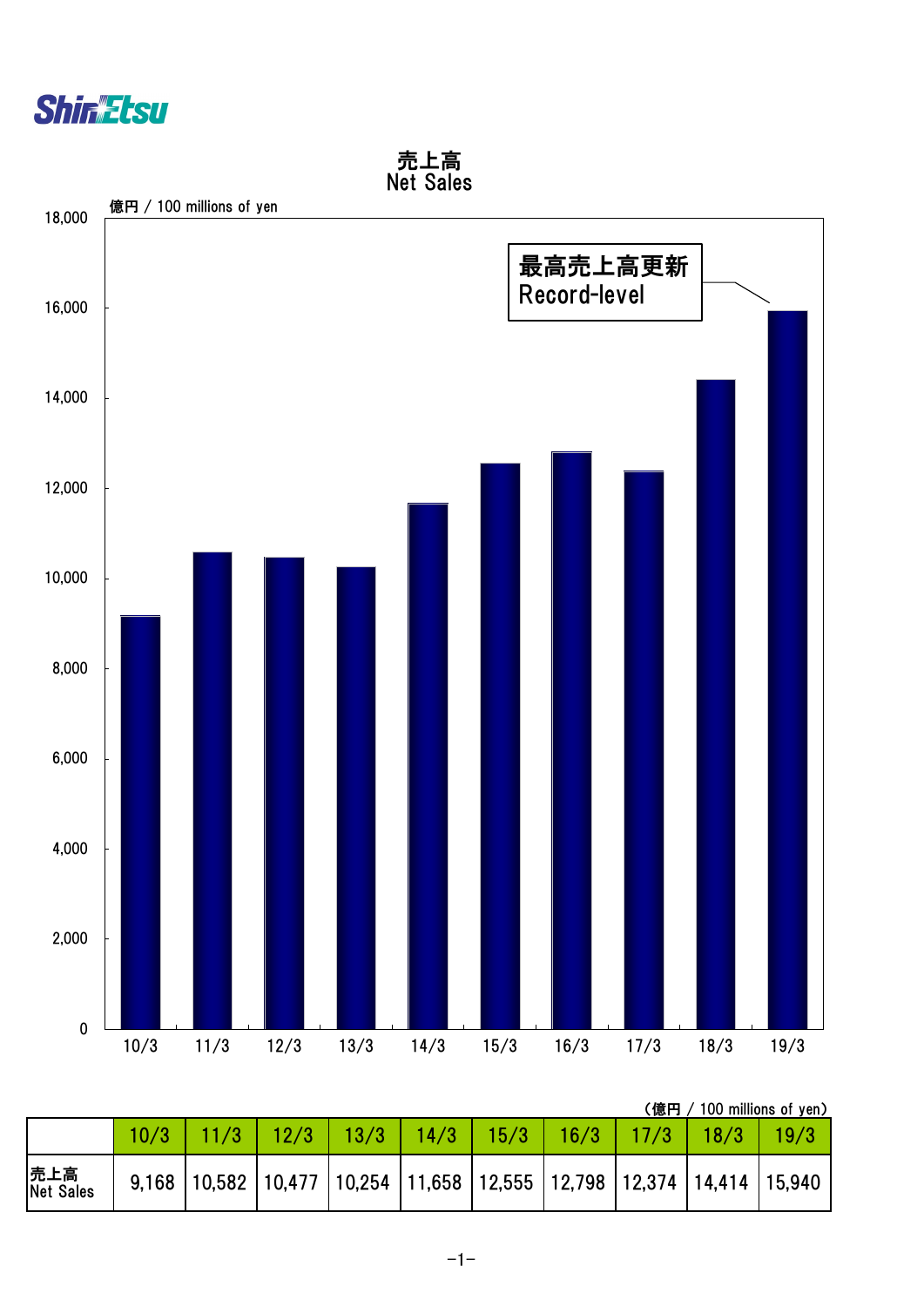



#### 営業利益 Operating Income

(億円 / 100 millions of yen)

|                                     |      |      |      |       |       |       |       | \ Inchi J / |       | <b>TOO THIIIIOHO UL YUITZ</b> |
|-------------------------------------|------|------|------|-------|-------|-------|-------|-------------|-------|-------------------------------|
|                                     |      |      |      |       | 4/3   | 15/3  | 16/3  |             |       | 19/3                          |
| 営業利益<br>Operating<br><b>Ilncome</b> | .172 | ,492 | ,496 | 1,570 | 1,738 | 1,853 | 2,085 | 2,386       | 3,368 | 4,037                         |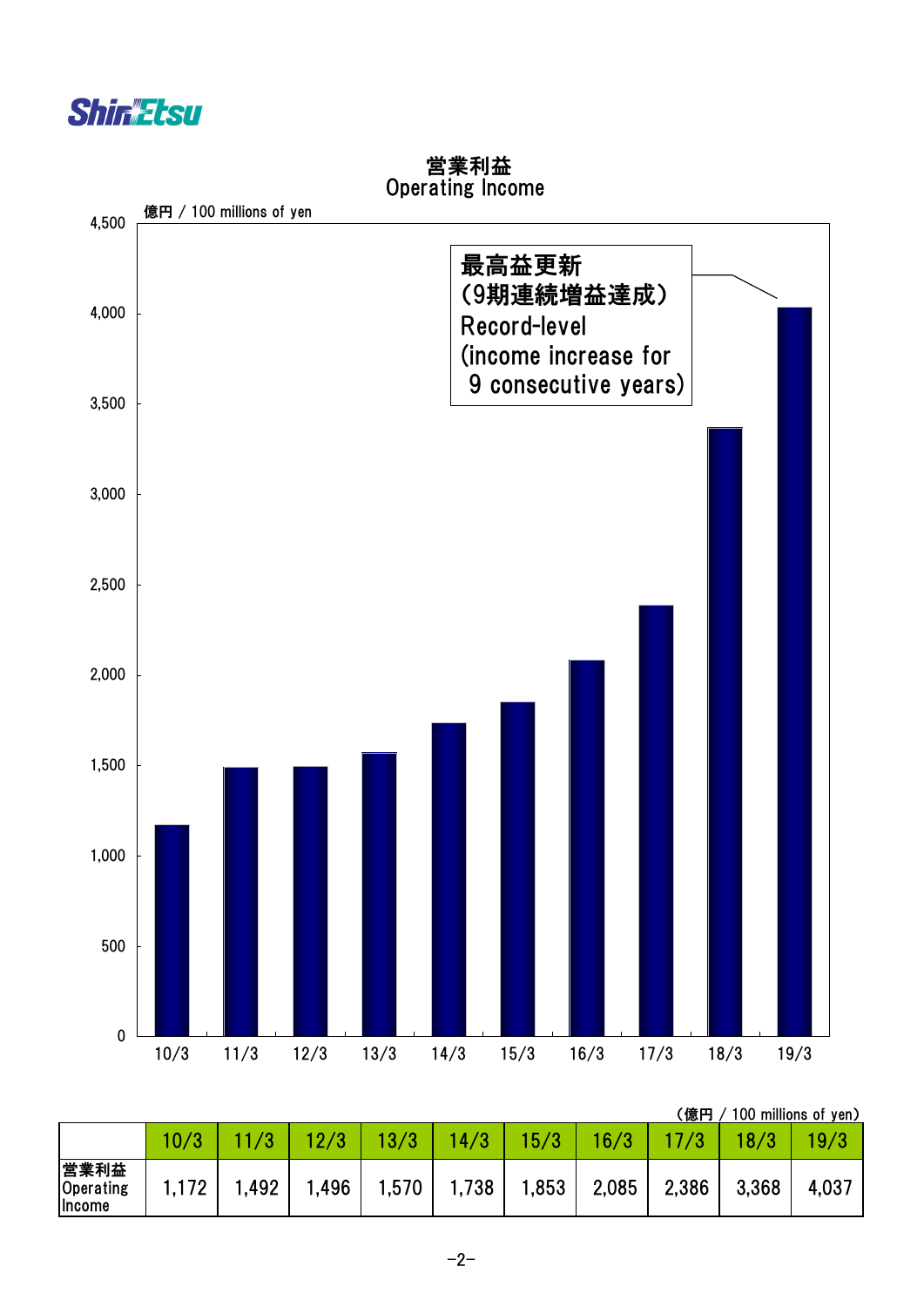



経常利益 Ordinary Income

(億円 / 100 millions of yen)

|                                   |       |      |       |       |       |      |       |       |       | $100$ $11111101100$ $11$ $10117$ |
|-----------------------------------|-------|------|-------|-------|-------|------|-------|-------|-------|----------------------------------|
|                                   |       |      |       |       | 14/3  | 15/3 | 16/3  |       |       |                                  |
| 経常利益<br>Ordinary<br><b>Income</b> | 1,270 | .603 | 1,652 | 1,702 | 0.806 | ,980 | 2,200 | 2,421 | 3,403 | 4,153                            |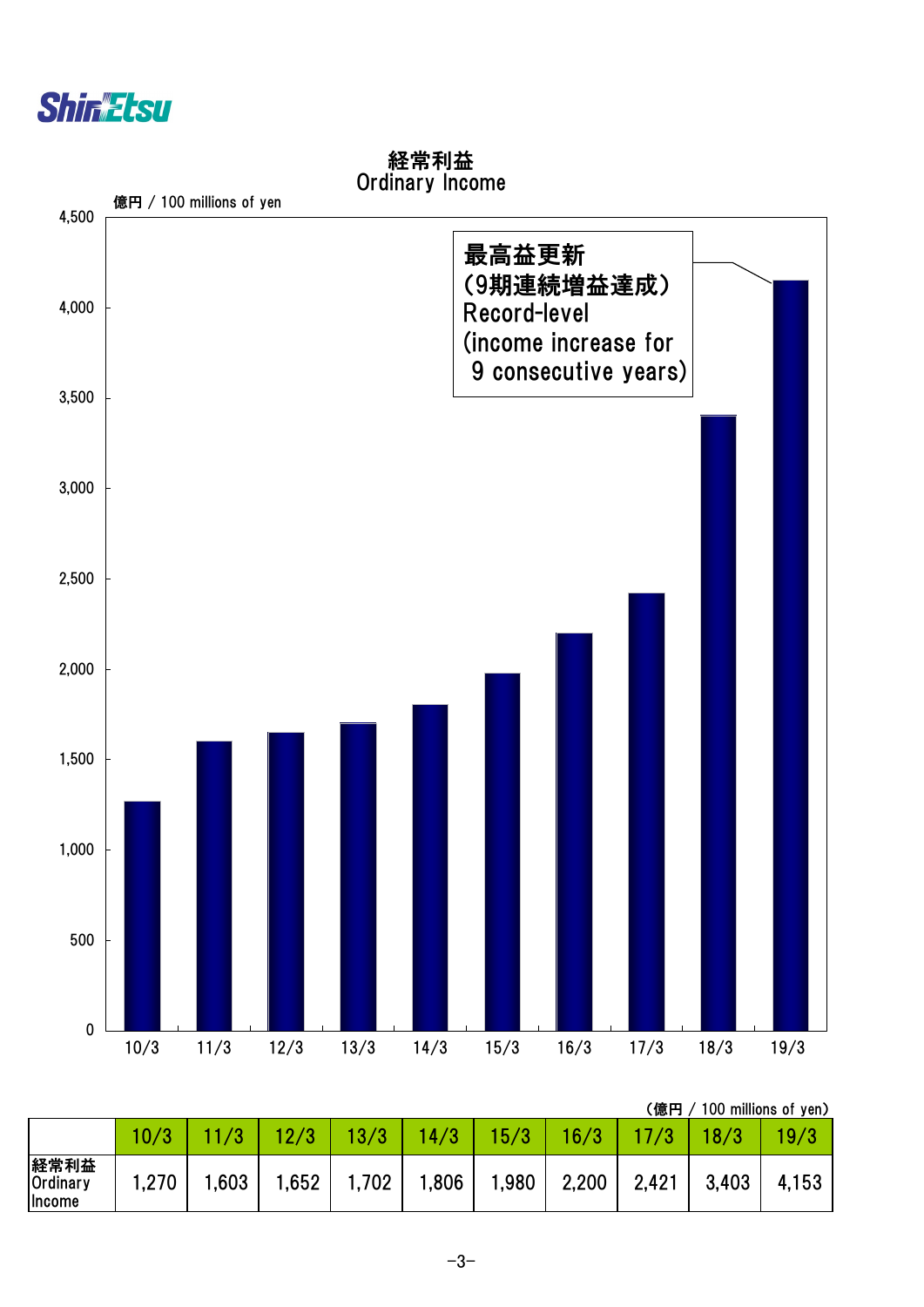

#### 親会社株主に帰属する当期純利益

#### Net income attributable to owners of parent



|                                                                          |      |      |     |      |     |      |      | (億円 |       | 100 millions of yen) |
|--------------------------------------------------------------------------|------|------|-----|------|-----|------|------|-----|-------|----------------------|
|                                                                          | 10/3 |      |     |      | 4/3 | 5/3  | 16/3 |     | 18/3  | 19/3                 |
| 親会社株主に帰属<br>する当期純利益<br>Net income<br>attributable to<br>owners of parent | 838  | ,001 | 006 | ,057 | 136 | ,286 | ,488 | 759 | 2,662 | $3,09^{-}$           |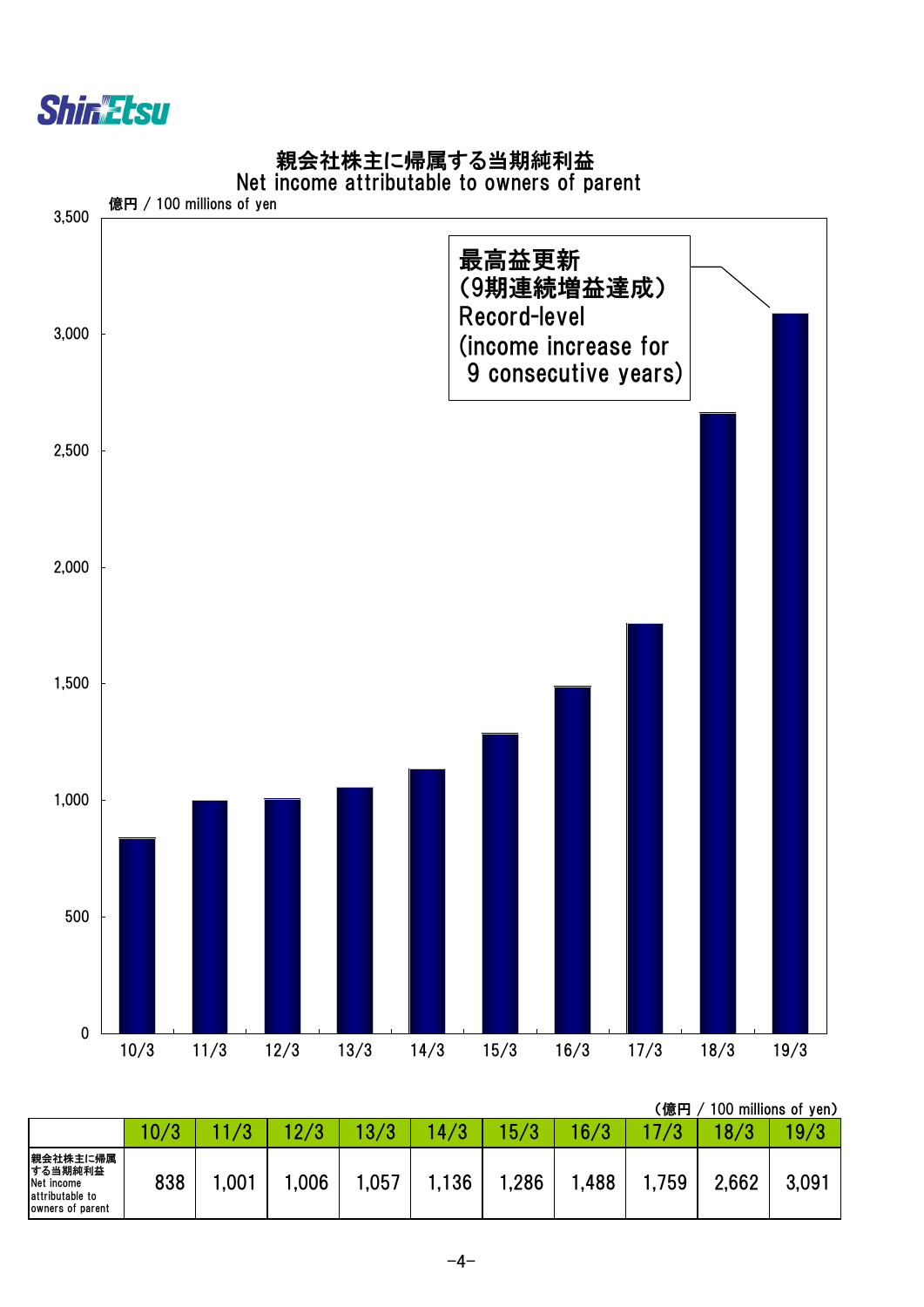



|                                         |        |      |      |                                                                       |      |      |      | 円<br>yen) |
|-----------------------------------------|--------|------|------|-----------------------------------------------------------------------|------|------|------|-----------|
|                                         | 10/3   | 12/3 | 13/3 | 14/3                                                                  | 15/3 | 16/3 | 18/3 | 19/3      |
| 一株当たり<br>当期純利益<br>Earnings<br>per Share | 197.53 |      |      | 235.80   237.03   248.94   267.20   302.05   349.46   412.86   624.28 |      |      |      | 725.99    |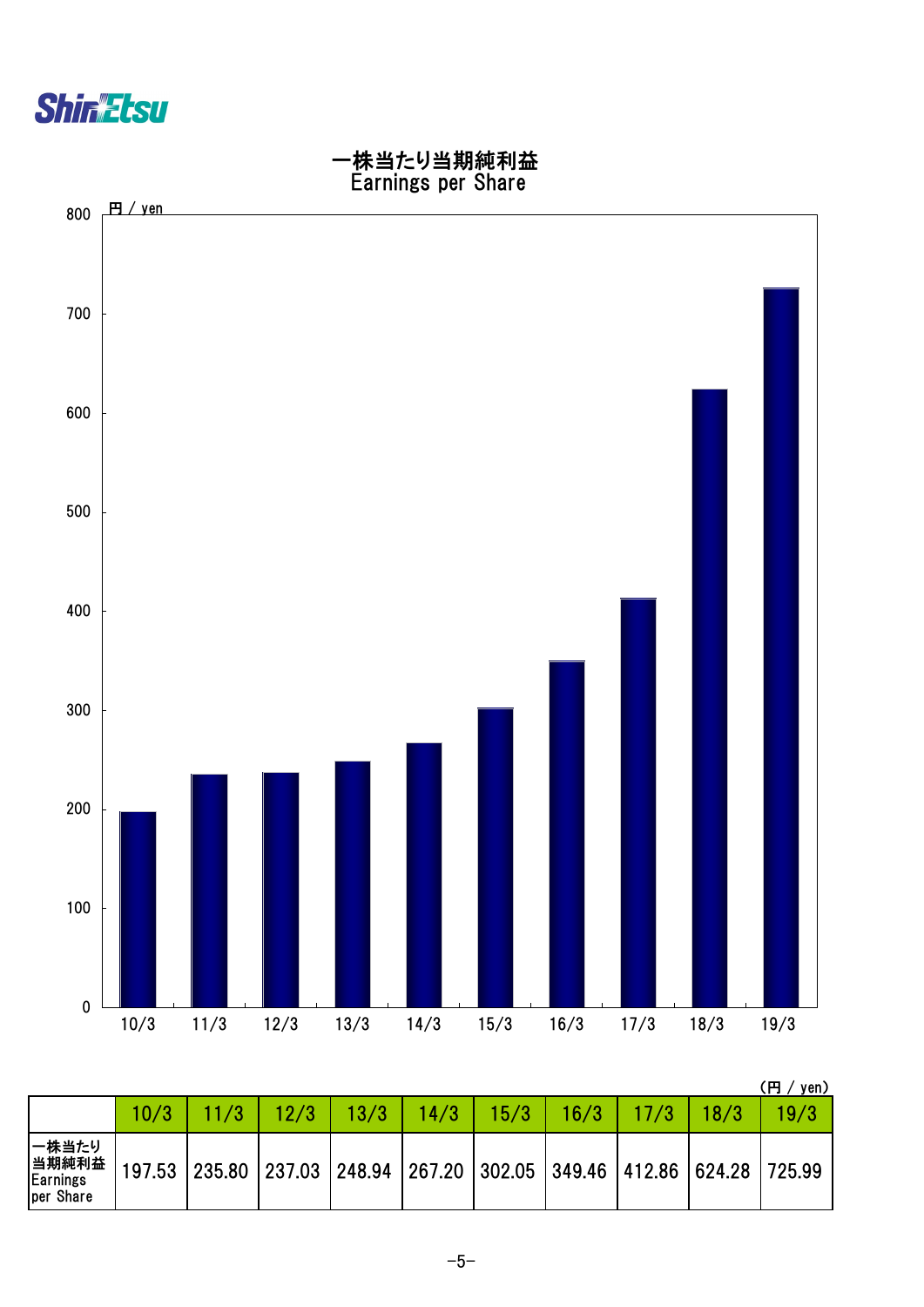



 セグメント別売上高 Net Sales by Segment

|                                                                        |       |       |       |       |       |       |       | (億円   |       | 100 millions of yen) |
|------------------------------------------------------------------------|-------|-------|-------|-------|-------|-------|-------|-------|-------|----------------------|
|                                                                        | 10/3  | 11/3  | 12/3  | 13/3  | 14/3  | 15/3  | 16/3  | 17/3  | 18/3  | 19/3                 |
| 塩ビ・化成品<br> PVC/Chlor-Alkali Business                                   | 2,377 | 2,835 | 3,240 | 3,436 | 4,278 | 4.526 | 4,417 | 4,116 | 5,013 | 5,242                |
| シリコーン<br>Silicones Business                                            | 1,223 | 1,430 | 1,354 | 1,290 | 1,564 | 1,774 | 1,877 | 1,792 | 2,062 | 2,333                |
| 機能性化学品<br><b>Specialty Chemicals Business</b>                          | 804   | 835   | 871   | 835   | 1,032 | 1,123 | 1,168 | 1,080 | 1,171 | 1,211                |
| 半導体シリコン<br>Semiconductor Silicon Business                              | 2,540 | 2,837 | 2,296 | 2,024 | 2,132 | 2,300 | 2,433 | 2,526 | 3,083 | 3,803                |
| 電子・機能材料 <br>IElectronics & Functional<br>lMaterials Business           | 1,137 | 1,413 | 1,777 | 1,827 | 1,709 | 1,835 | 1,867 | 1,879 | 2,074 | 2,260                |
| 加工・商事・技術サービス<br>Processing, Trading &<br>Specialized Services Business | 1,084 | 1,229 | 936   | 839   | 941   | 995   | 1,034 | 979   | 1,007 | 1,087                |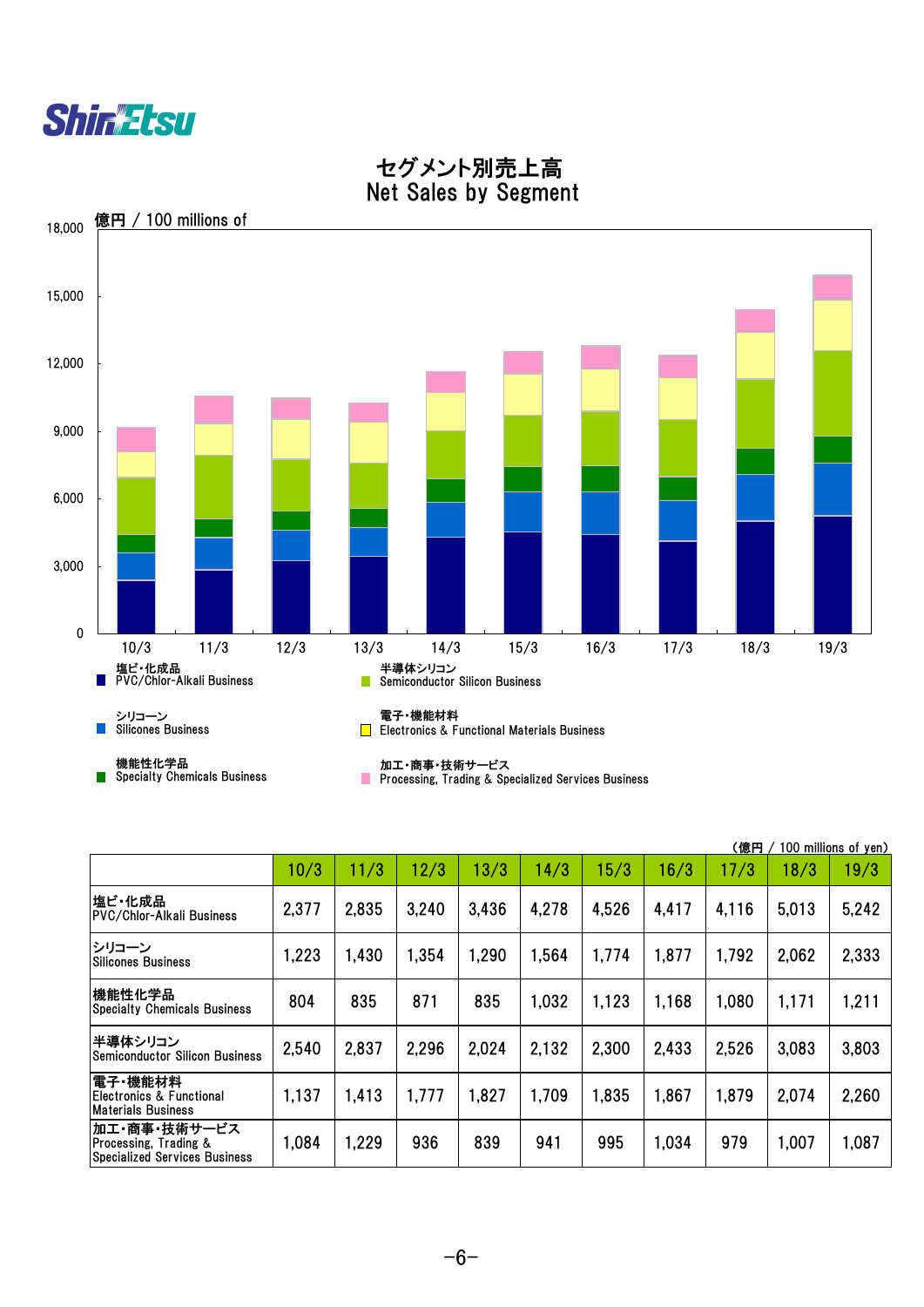



#### セグメント別営業利益 Operating Income by Segment

|                                                                               |      |      |      |      |      |      |      | (億円  |      | 100 millions of yen) |
|-------------------------------------------------------------------------------|------|------|------|------|------|------|------|------|------|----------------------|
|                                                                               | 10/3 | 11/3 | 12/3 | 13/3 | 14/3 | 15/3 | 16/3 | 17/3 | 18/3 | 19/3                 |
| 塩ビ・化成品<br><b>PVC/Chlor-Alkali Business</b>                                    | 195  | 196  | 236  | 455  | 601  | 502  | 446  | 531  | 932  | 1,065                |
| シリコーン<br><b>Silicones Business</b>                                            | 249  | 340  | 336  | 286  | 318  | 334  | 415  | 425  | 519  | 585                  |
| 機能性化学品<br><b>Specialty Chemicals Business</b>                                 | 139  | 129  | 146  | 144  | 127  | 152  | 181  | 222  | 257  | 266                  |
| 半導体シリコン<br><b>Semiconductor Silicon Business</b>                              | 226  | 388  | 343  | 219  | 244  | 356  | 469  | 559  | 929  | 1,319                |
| 電子・機能材料<br> Electronics & Functional<br>Materials Business                    | 307  | 361  | 381  | 408  | 409  | 462  | 514  | 552  | 616  | 669                  |
| 加工・商事・技術サービス<br>Processing, Trading &<br><b>Specialized Services Business</b> | 67   | 73   | 50   | 56   | 36   | 48   | 56   | 95   | 114  | 132                  |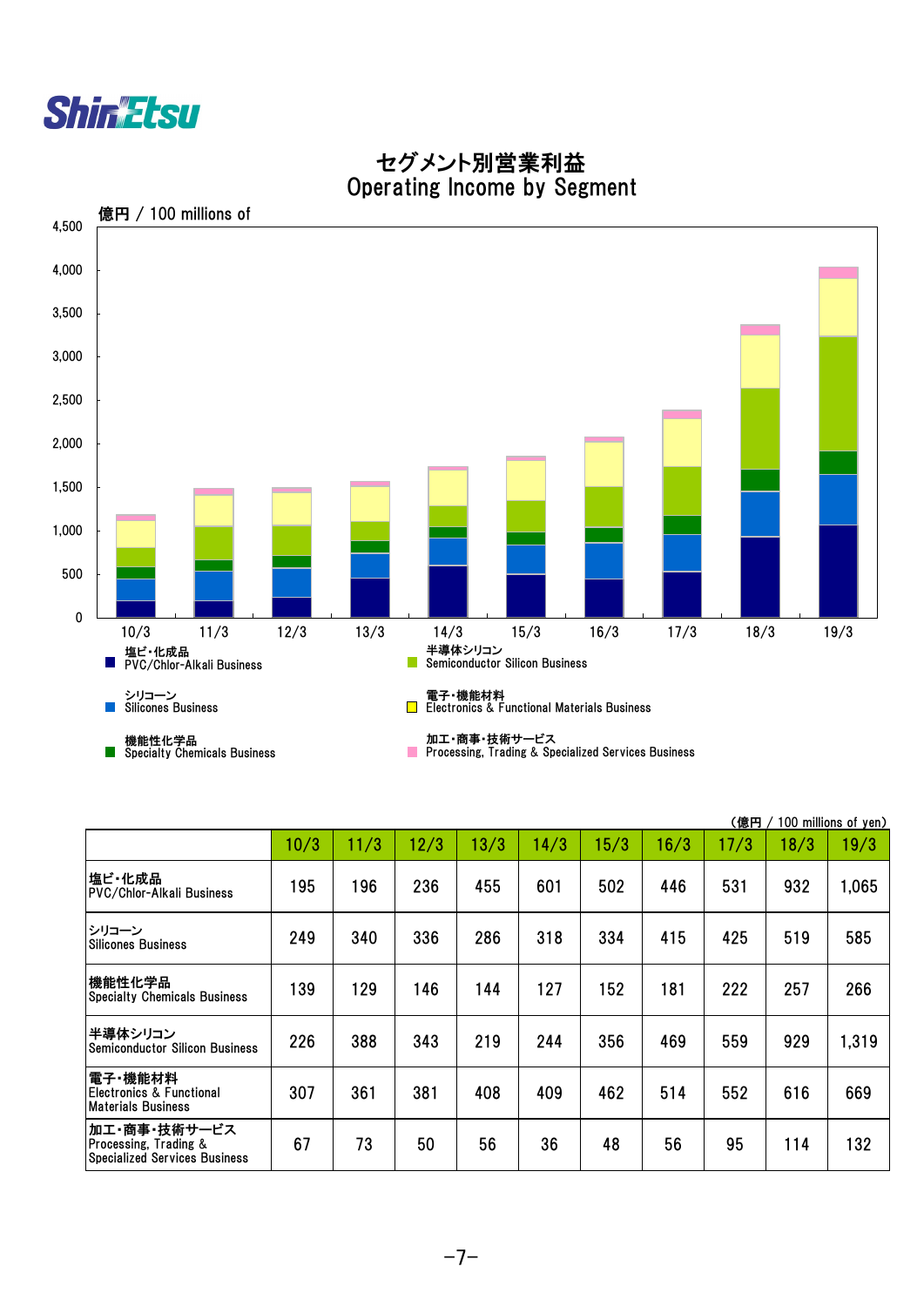

売上高経常利益率





|                                                                                      | 10/3 | 11/3 | 12/3 | 13/3 | 14/3 | 5/3  | 16/3 | 17/3 | 18/3 | 19/3 |
|--------------------------------------------------------------------------------------|------|------|------|------|------|------|------|------|------|------|
| 売上高<br>経常利益率<br>Ordinary Income to Net<br><b>Sales Ratio</b>                         | 13.9 | 15.2 | 15.8 | 16.6 | 15.5 | 15.8 | 17.2 | 19.6 | 23.6 | 26.1 |
| 売上高<br>当期純利益率<br>Net income attributabe<br>to owners of parent to<br>Net Sales Ratio | 9.1  | 9.5  | 9.6  | 10.3 | 9.7  | 10.2 | 11.6 | 14.2 | 18.5 | 19.4 |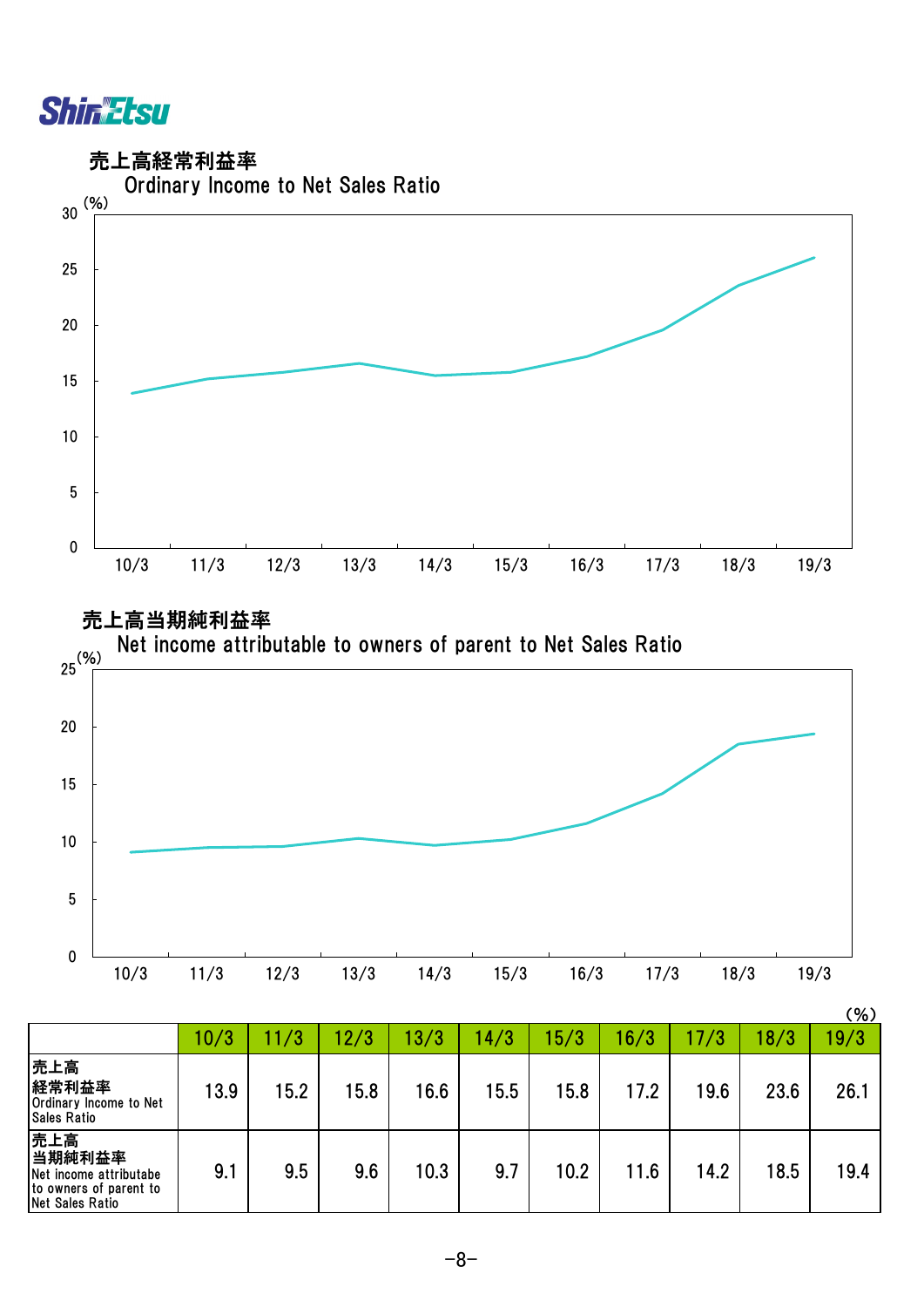

 総資産 Total Assets



 純資産 Net Assets



|                               |        |                      |        |                             |        |               |      | (億円    |             | 100 millions of yen) |
|-------------------------------|--------|----------------------|--------|-----------------------------|--------|---------------|------|--------|-------------|----------------------|
|                               | 10/3   | 11/3                 | 12/3   | 13/3                        | 14/3   | 15/3          | 16/3 | 17/3   | 18/3        | 19/3                 |
| 総資産<br>Total<br><b>Assets</b> | 17,691 | 17,841               | 18,098 | 19,209 21,989 24,523 25,100 |        |               |      | 26,556 | Ж<br>29,031 | 30,387               |
| 純資産<br><b>Net Assets</b>      | 14,742 | 14,694 14,945 16,231 |        |                             | 18,221 | 20,127 20,804 |      | 21,900 | 24,130      | 25,325               |

※「『税効果会計に係る会計基準』」の一部改正(企業会計基準第28号)等を2018年3月期に遡って適用した結果、 総資産は51億円減少しております。

 (We applied Accounting Standards Board of Japan ("ASBJ") Statement No.28 Partial Amendments to Accounting Standard for Tax Effect Accounting, etc. to the consolidated financial statements as of March 31, 2018. As a result, total assets decreased by \5.1 billion.)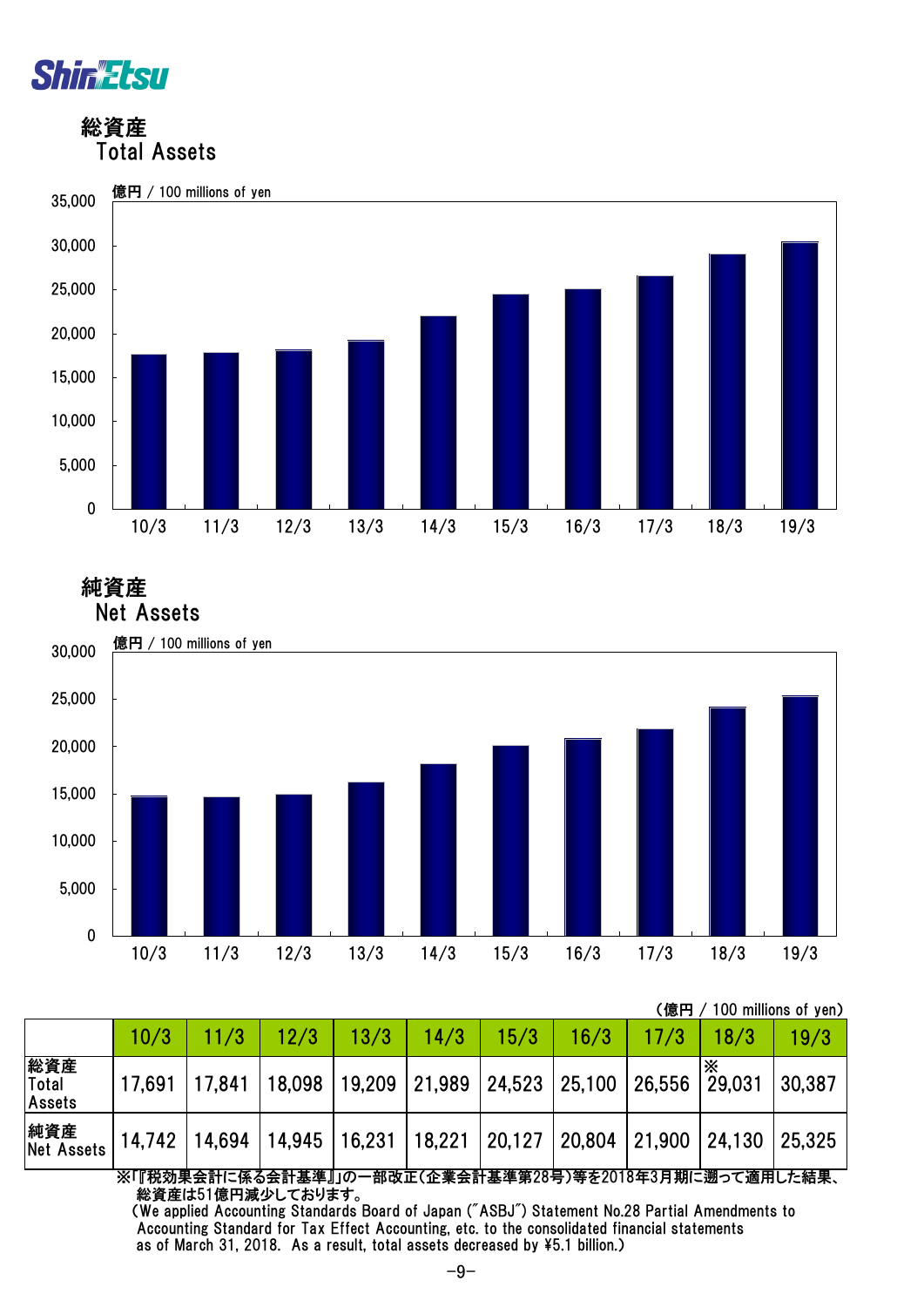## **ShiriEtsu**

自己資本比率



---卷資産経常利益率 Return (Ordinary Income) on Total Assets

|                                                             |      |      |      |      |      |      |      |      |           | <b>100</b> |
|-------------------------------------------------------------|------|------|------|------|------|------|------|------|-----------|------------|
|                                                             | 10/3 | 11/3 | 12/3 | 13/3 | 14/3 | 5/3  | 16/3 | 17/3 | 18/3      | 19/3       |
| 自己資本比率<br><b>Equity Ratio</b>                               | 80.9 | 80.0 | 80.3 | 82.0 | 80.6 | 79.9 | 80.8 | 80.3 | X<br>81.0 | 81.1       |
| 自己資本<br>当期純利益率<br>Return on Equity                          | 6.0  | 7.0  | 7.0  | 7.0  | 6.8  | 6.9  | 7.5  | 8.5  | 11.9      | 12.8       |
| 総資産<br>経常利益率<br>Return (Ordinary Income)<br>on Total Assets | 7.4  | 9.0  | 9.2  | 9.1  | 8.8  | 8.5  | 8.9  | 9.4  | 12.2      | 14.0       |

※「『税効果会計に係る会計基準』」の一部改正(企業会計基準第28号)等を2018年3月期に遡って適用した 結果、自己資本比率は0.2ポイント増加しております。

 $(96)$ 

as of March 31, 2018. As a result, stockholders' equity ratio increased by 0.2percentage points.) (We applied Accounting Standards Board of Japan ("ASBJ") Statement No.28 Partial Amendments to Accounting Standard for Tax Effect Accounting, etc. to the consolidated financial statements